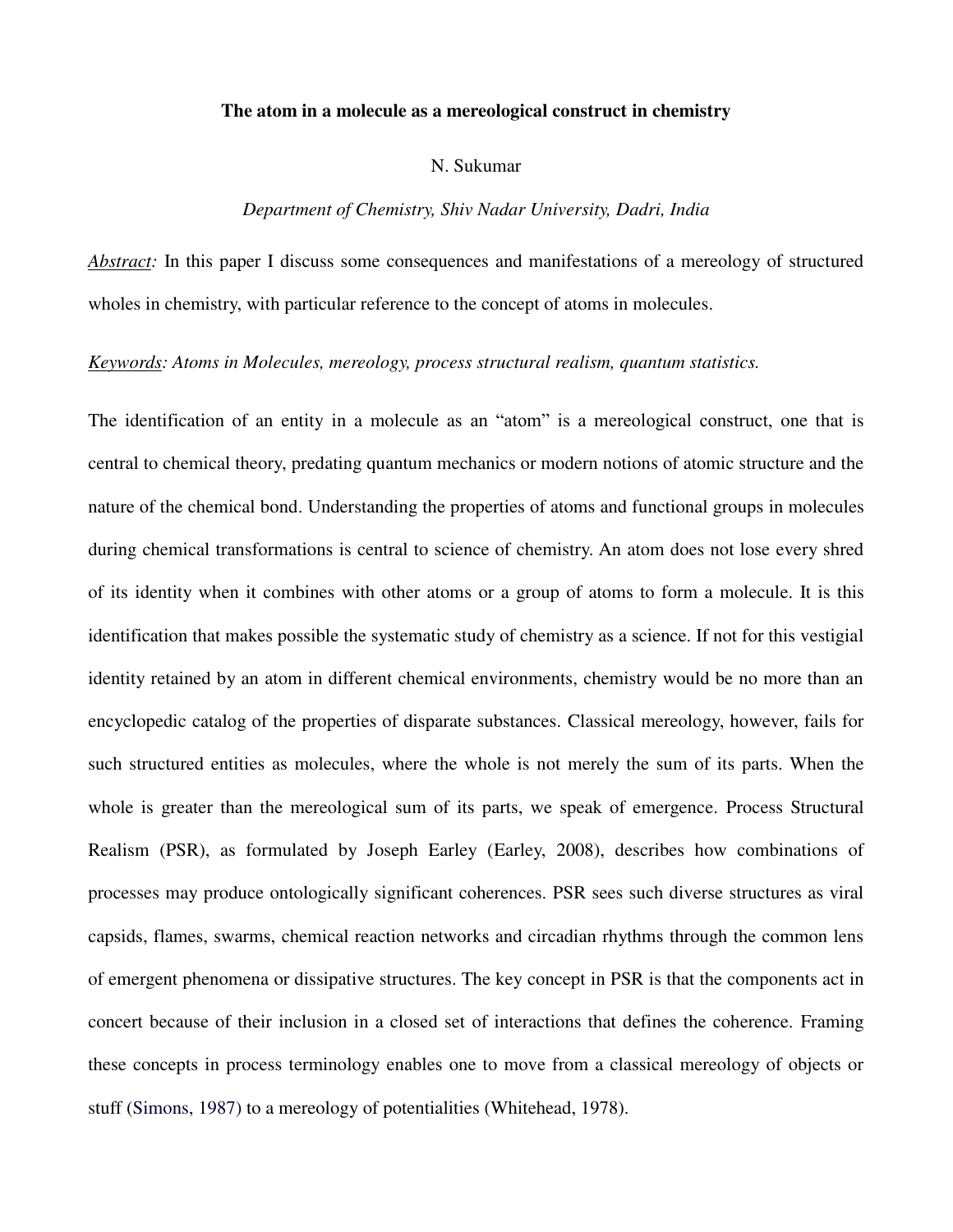Quantum mechanics provides a vivid illustration of the failure of classical mereology. In classical statistics, probabilities of independent events are additive. In the statistical interpretation of quantum mechanics, for which Max Born was awarded the Nobel prize in 1954, the squared wave amplitude  $\psi$ <sup>2</sup> determines the probability density of particles. However, in order to reconcile the statistical interpretation with the existence of quantum interference phenomena, one needs to modify the classical laws for compounding probabilities: If a wave function  $\psi_1$  with probability density  $P(\psi_1)=|\psi_1|^2$  is superposed with a wave function  $\psi_2$  with probability density  $P(\psi_2)=|\psi_2|^2$ , the probability density of the superposed wave  $\psi_1 + \psi_2$  is given by:

$$
P(\psi_1 + \psi_2) = |\psi_1 + \psi_2|^2 = |\psi_1|^2 + |\psi_2|^2 + \psi_1^* \psi_2 + \psi_2^* \psi_1, \qquad (1)
$$

and not just by the sum of the individual probabilities  $|\psi_1|^2 + |\psi_2|^2$ . The cross terms in equation (1) are interference terms that determine whether the whole is more (constructive interference) or less (destructive interference) than the sum of its parts. Interference of probabilities in quantum mechanics is thus nothing more nor less than a special rule for compounding potentialities in the new mereology. Seen in this way, quantum mechanics is a modification of the basic laws of classical mereology to a mereology of potentialities. The indistinguishability of electrons requires a further modification of the laws of compounding potentialities: namely the antisymmetrization principle. In density functional theory, both these problems are handled through the introduction of an extra interaction term which has no classical analog: the exchange-correlation potential.

Similar considerations apply when dealing with the notion of the "atom" in chemistry, a term that is used in multiple contexts. While we may intuitively understand the concept of an atom in a molecule (AIM), its rigorous definition is the subject of considerable controversy. Several schemes for partitioning a molecule into atoms have been proposed and the merits and shortcomings of each have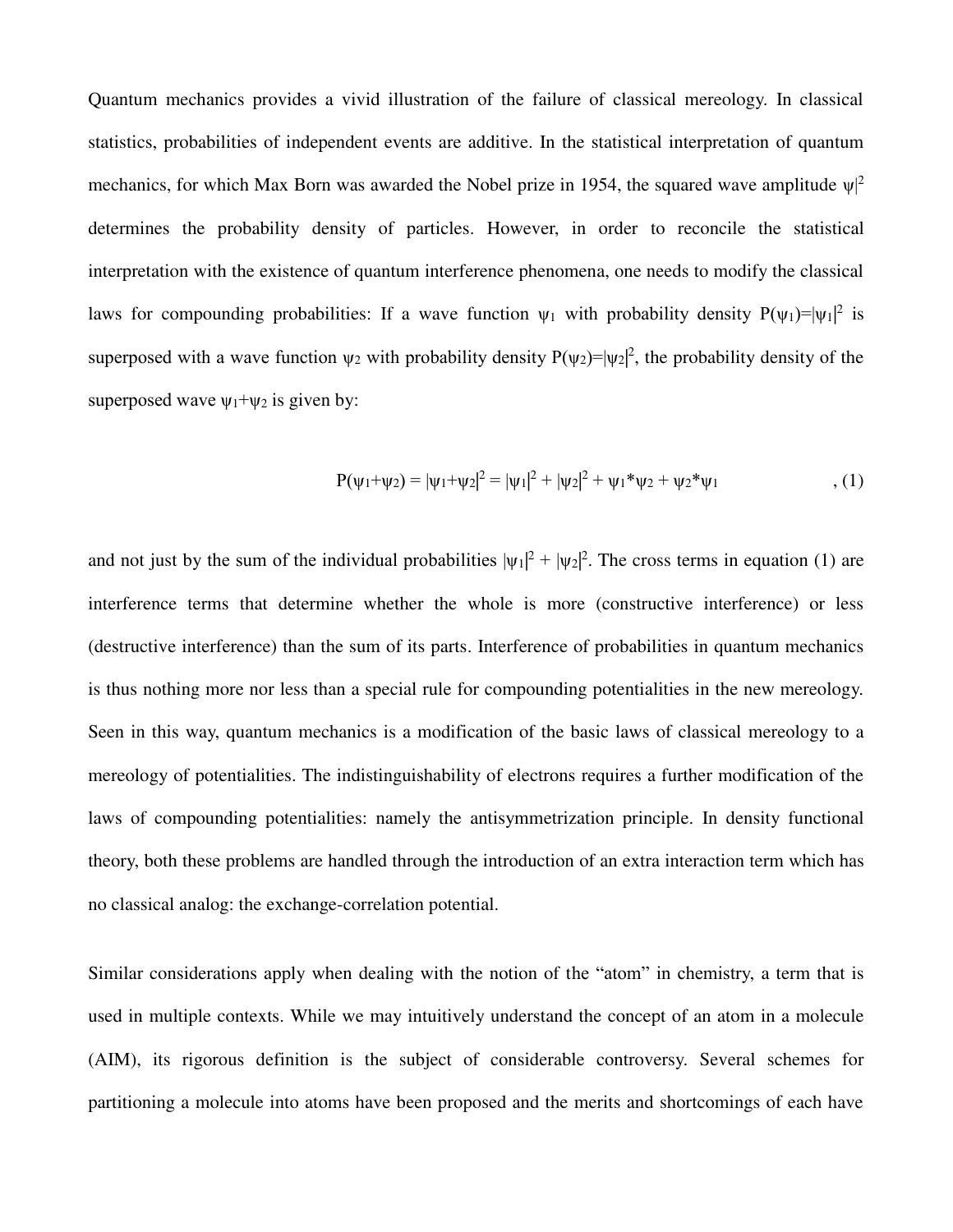been debated in the literature (Parr, Ayers and Nalewajski, 2005; Bader and Matta, 2012). Some requirements of an AIM would be that it contain a nucleus, that its electron density reduce to that of the free atom as the other atoms are removed and that its properties likewise reduce to that of the free atom in this limit. This would ensure transferability of AIM properties between different molecules containing that atom. Perfect transferability of an atom between different molecules is an unattainable limit (Riess and Münch, 1981; Bader and Becker, 1988), but it is the quasi-invariant subset of properties retained by an atom in different chemical environments that is commonly referred to as an AIM. For many-electron atoms, the core electron densities are largely unperturbed from those of the corresponding free atoms and are carried largely intact into the AIM. In the valence regions of atoms, however, there is considerable variation between atomic densities in different molecular environments.

If  $\rho(\mathbf{r})$  is the electron density at the position **r** in a molecule and we associate a density  $\rho_A(\mathbf{r})$  with every atom A in the molecule, we can define a weight function  $w_A(r)$  such that:

$$
\rho_A(\mathbf{r}) = w_A(\mathbf{r}) \rho(\mathbf{r}) \tag{2}.
$$

Requiring that the AIM densities add up to the total molecular density  $\rho(\mathbf{r})$  at every point **r**:

$$
\sum_{A} \rho_{A}(\mathbf{r}) = \rho(\mathbf{r})
$$
 (3)

results in the normalization of the weights:

$$
\sum_{A} w_{A}(\mathbf{r}) = 1 \tag{4},
$$

where the summation is over all atoms in the molecule. The atomic electron population  $N_A$  for each AIM is defined as:

$$
N_A = \int \rho_A(\mathbf{r}) \, d\mathbf{r}
$$
 (5).

Integrating the total electron density in the molecule gives the total number of electrons N: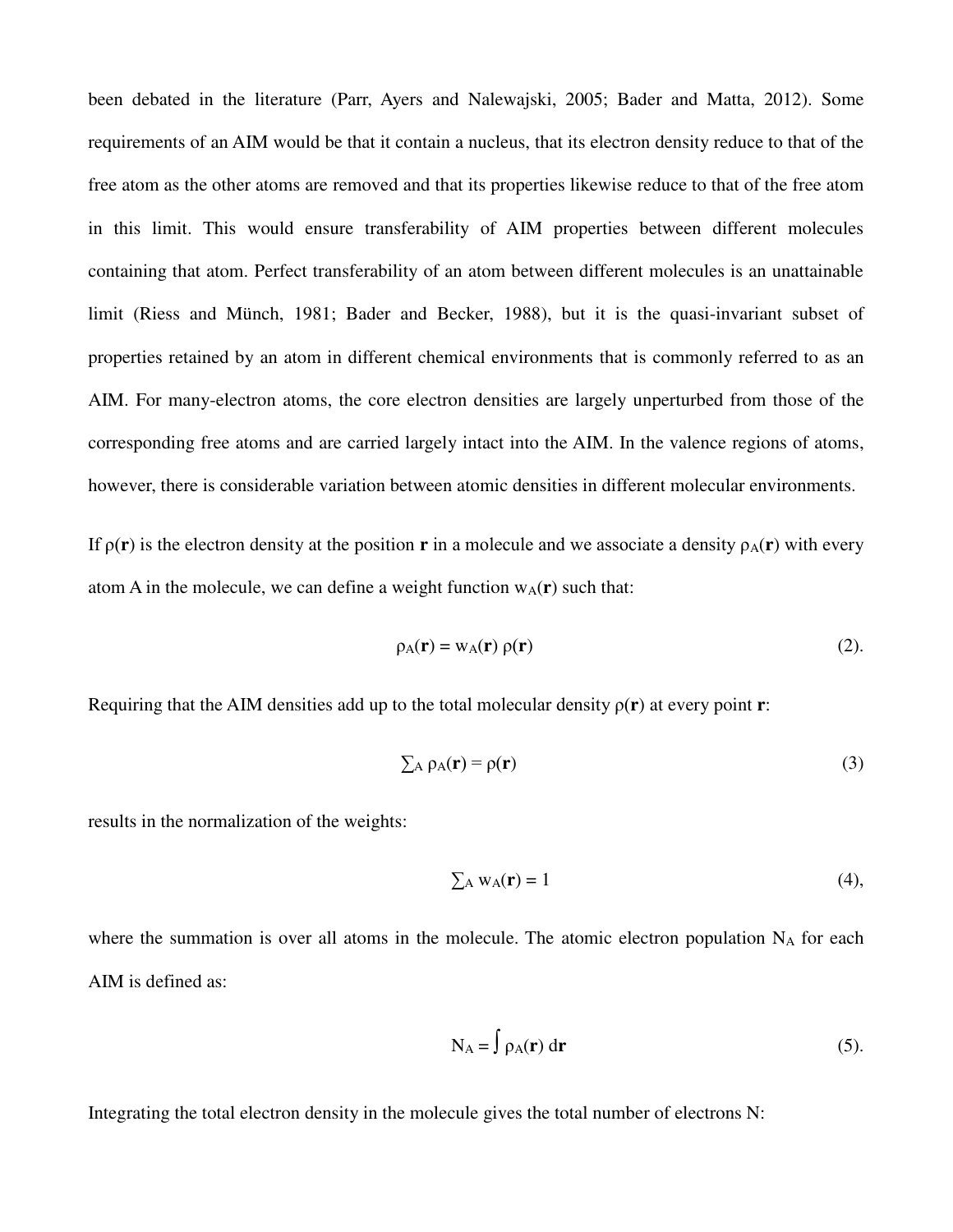$$
N = \int \rho(\mathbf{r}) d\mathbf{r}
$$
 (6),

whereupon:

$$
\sum_{A} N_{A}(\mathbf{r}) = N \tag{7}
$$

# *Bader's Mereology:*

Bader's topological atoms result from partitioning space exhaustively into disjoint regions  $\Omega_A$ ,  $\Omega_B$  ... each associated with a particular AIM. This is equivalent to the specification:

$$
w_A(\mathbf{r}) = 1 \text{ for } \mathbf{r} \in \Omega_A
$$
\n
$$
= 0 \qquad \text{otherwise.}
$$
\n(8)

The boundaries of the region  $\Omega_A$  are specified in this scheme by requiring that the "zero-flux condition" (Bader, 1990):

$$
\nabla \rho(\mathbf{r}).\mathbf{n}(\mathbf{r}) = 0 \tag{9}
$$

be satisfied at every point on the surface  $S_A$  bounding the region  $\Omega_A$ , where  $n(r)$  is the normal to the surface. The surface integral of this quantity:

$$
\oint dS_A \nabla \rho(\mathbf{r}). \mathbf{n}(\mathbf{r}) d\mathbf{r} = 0
$$
\n(10)

is the flux of the gradient vectors of the charge density  $(\nabla \rho)$  through the surface S<sub>A</sub>. It vanishes over every atomic region  $\Omega_A$  and, by extension, over the entire molecular space.

Bader's partitioning scheme is motivated by the observation that concentrations of electron density around nuclei are the most obvious features of X-ray diffraction patterns of crystals: each nucleus is generally associated with a maximum or a cusp in the electron density, with the slope of the density at the cusp  $\nabla \rho(\mathbf{r})|_{\mathbf{r}=0}$  proportional to the negative of the atomic number -Z. This is the feature that makes it possible to deduce or 'solve' a molecular structure from analysis of X-ray diffraction patterns and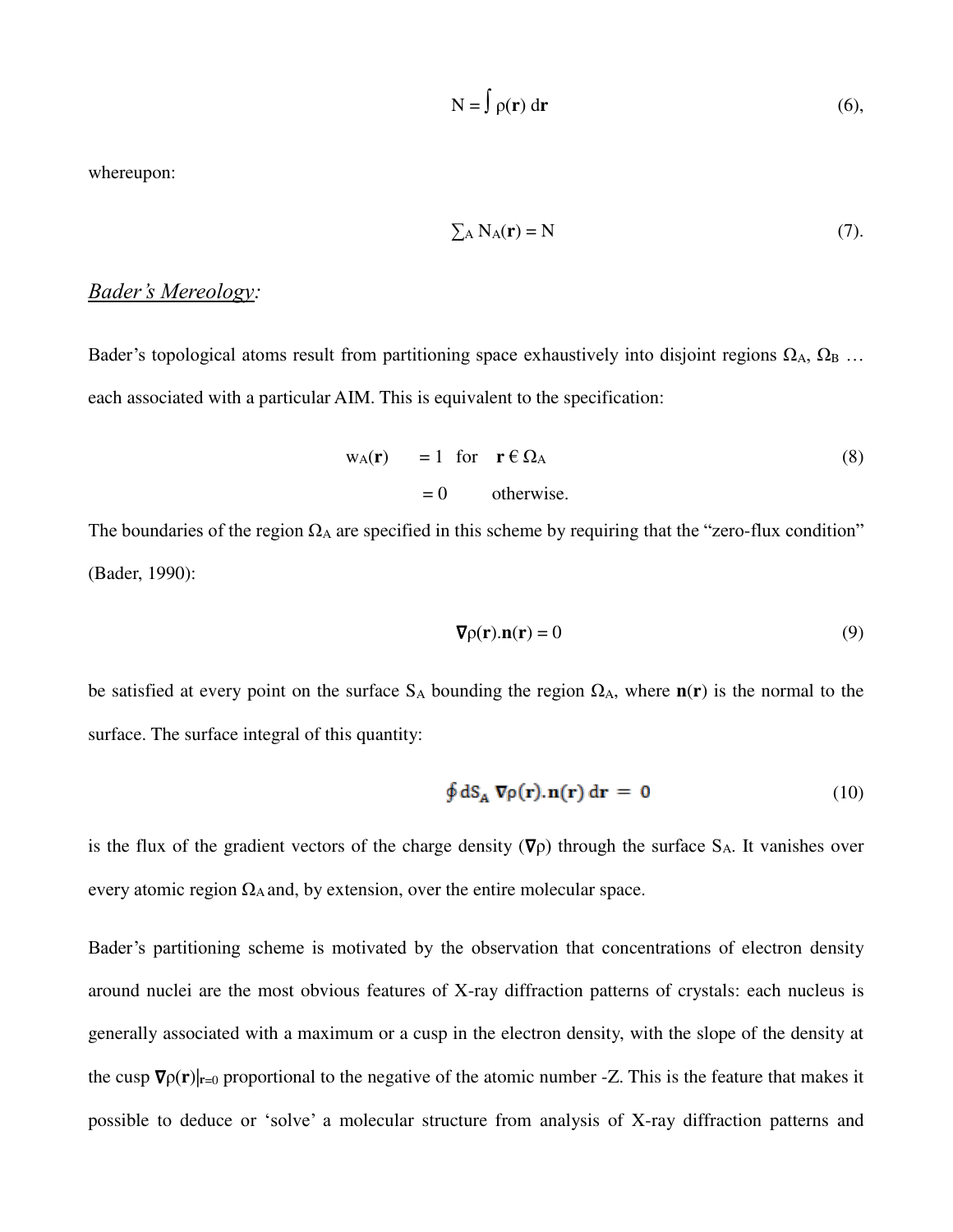visual inspection of electron-density maps calculated from these data; this forms the basis of quantitative crystal structure determination from X-ray diffraction experiments. The electron density in an isolated atom decreases away from the nucleus in any direction. This feature is generally retained when atoms combine to form a molecule, with the nuclei functioning as attractors of the electron density gradient vector field ∇ρ(**r**). Bader formally defines an AIM as the union of such an attractor and its basin of attraction  $\Omega_A$  (Bader, 1990).

AIMs in Bader's partitioning scheme are cleanly separated in space by inter-atomic surfaces formed by all paths of the gradient vector field originating at the bond critical point between the pair of atoms and terminating at infinity. Using Bader's partitioning (8) in equation (3) gives:

$$
\rho_A(\mathbf{r}) = \rho(\mathbf{r}) \quad \text{for } \mathbf{r} \in \Omega_A \tag{11}
$$
\n
$$
= 0 \quad \text{otherwise.}
$$

Using equation (11) in equation (5) then yields for the atomic electron population  $N_A$ :

$$
N_A = \int_{\Omega A} \rho(\mathbf{r}) d\mathbf{r}
$$
 (12),

where the domain of integration is restricted to the region  $\Omega_A$ , the basin of atom A. A bond path in Bader's theory is defined as a trajectory of the gradient vector field ∇ρ(**r**) connecting two atomic nuclei. A pair of bonded atoms is usually associated with a bond path and a bond critical point between them. A molecular graph can be defined as the network of bond paths, where the atomic nuclei are nodes or vertices of the graph connected by bond paths. Bader has clarified, however, that bond paths are not the same as chemical bonds (Bader, 2009). The topology of the electron density and its network of critical points provides a fairly reliable view of molecular structure, corresponding with chemical intuition. Bond paths and molecular graphs are clearly higher-level coherent structures that emerge from the non-classical mereology of AIM.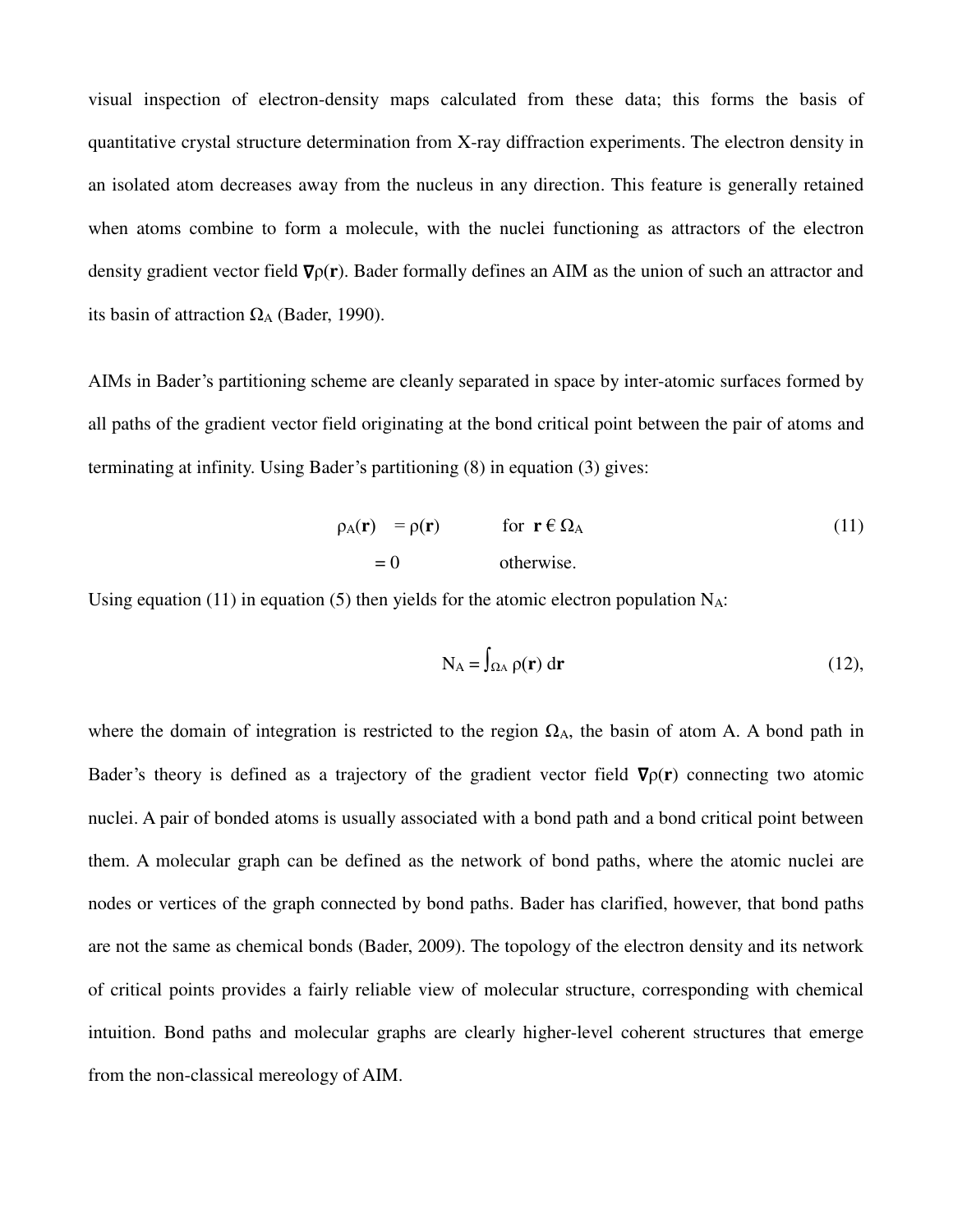# *Hirshfeld's mereology:*

A fundamentally different mereological partitioning of a molecule into atoms was proposed by Fred Hirshfeld (Hirshfeld, 1977). In this scheme, a "promolecule" is first constructed from the superposition of the electron densities of the isolated atoms:

$$
\rho^0(\mathbf{r}) = \sum_A \rho_A^0(\mathbf{r})
$$
\n(13),

where  $\rho^0{}_A(\mathbf{r})$  are the reference atomic densities to which the AIM densities  $\rho_A(\mathbf{r})$  are compared. The molecular electron density is then partitioned among the atoms, in such a manner that each AIM contributes to the molecular density ρ(**r**) at each point in proportion to its contribution to the promolecule's density at that point:

$$
w_A(\mathbf{r}) = \frac{\rho_A^0(\mathbf{r})}{\rho^0(\mathbf{r})} = \frac{\rho_A(\mathbf{r})}{\rho(\mathbf{r})}
$$
(14),

The second equality here is a restatement of the general definition (2) for the weight function. This partitioning is known as the stockholder partitioning scheme, as it is analogous to the way a company's shares (and profits) are apportioned among its stockholders: in proportion to each stockholder's original contribution to the corpus of the company. In contrast to Bader's partitioning, Hirshfeld's mereology results in spatially overlapping atoms, allowing for interpretation of chemical bonding in terms of the overlap electron density between atoms. This is the higher-level coherence that results from this mereology.

Hirshfeld's partitioning follows from the reasonable requirement that the loss of information be minimized upon formation of a molecule from neutral atoms (Nalewajski and Parr, 2000). Defining a shape function for each atom as a density per electron: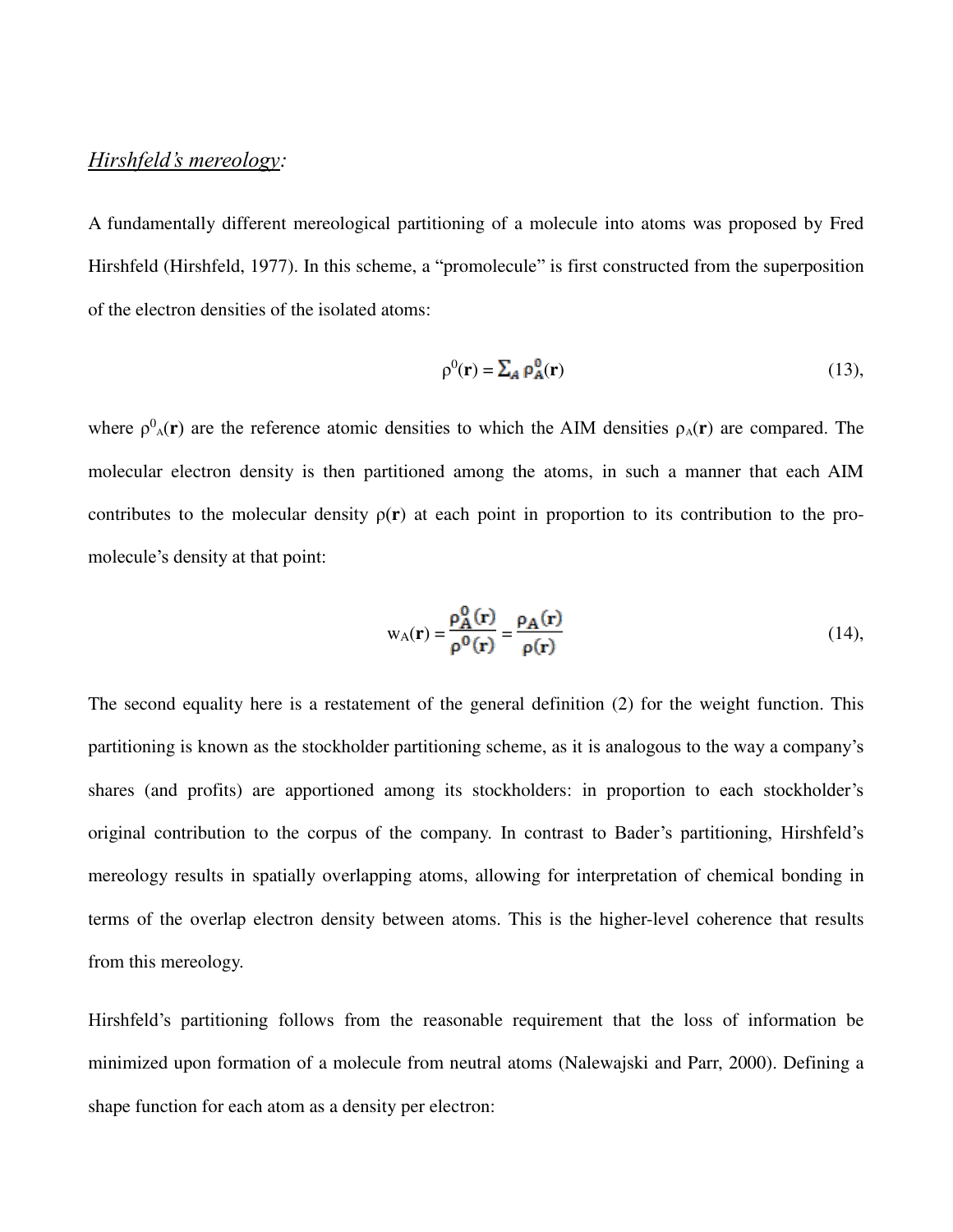$$
\sigma_{A}(\mathbf{r}) = \frac{\rho_{A}(\mathbf{r})}{N_{A}} \tag{15}
$$

with an analogous expression for the promolecular atoms  $\sigma^0$ <sub>A</sub>(**r**) allows one to define an information loss function (Ayers, 2006; Parr, Ayers and Nalewajski, 2005):

$$
I = \sum_{A} N_A \int \sigma_A(\mathbf{r}) \ln \left\{ \frac{\sigma_A(\mathbf{r})}{\sigma_A^0(\mathbf{r})} \right\} d\mathbf{r} + \sum_{A} N_A \ln \left( \frac{N_A}{N_A^0} \right) \tag{16}
$$

The first term in equation (15) represents the information loss due to polarization, *i.e.* change in shape of the electron density upon molecule formation, while the second term is an entropy of mixing, reflecting the transfer of electronic charge between AIMs upon molecule formation. The shape functions are normalized to unity by virtue of equation (2):

$$
\int \sigma_{A}(\mathbf{r}) d\mathbf{r} = \int \sigma^{0}{}_{A}(\mathbf{r}) d\mathbf{r} = 1
$$
 (17),

supporting the interpretation of I as an information entropy. Each term also satisfies the condition of statistical independence (additivity of independent events), as expected of any measure of information.

The first serious problem with Hirshfeld's mereology is the arbitrariness involved in choosing neutral atoms as the reference densities (Davidson, 1992). This choice has no strict theoretical basis and is adopted merely for computational convenience. Thus for heteronuclear, strongly ionic molecules, it would seem more reasonable to use the ionic fragments as reference densities. These different choices of the promolecule density lead to very different electron populations on the atoms. These ambiguities are further exacerbated when dealing with ionic molecules.

# *Momentum Space Mereology:*

The fundamental quantity analogous to  $p(r)$  in momentum space is the electron momentum density  $\gamma(p)$ (which is related to ρ(**r**) through Fourier-Dirac transformation of the full N-electron wavefunction). A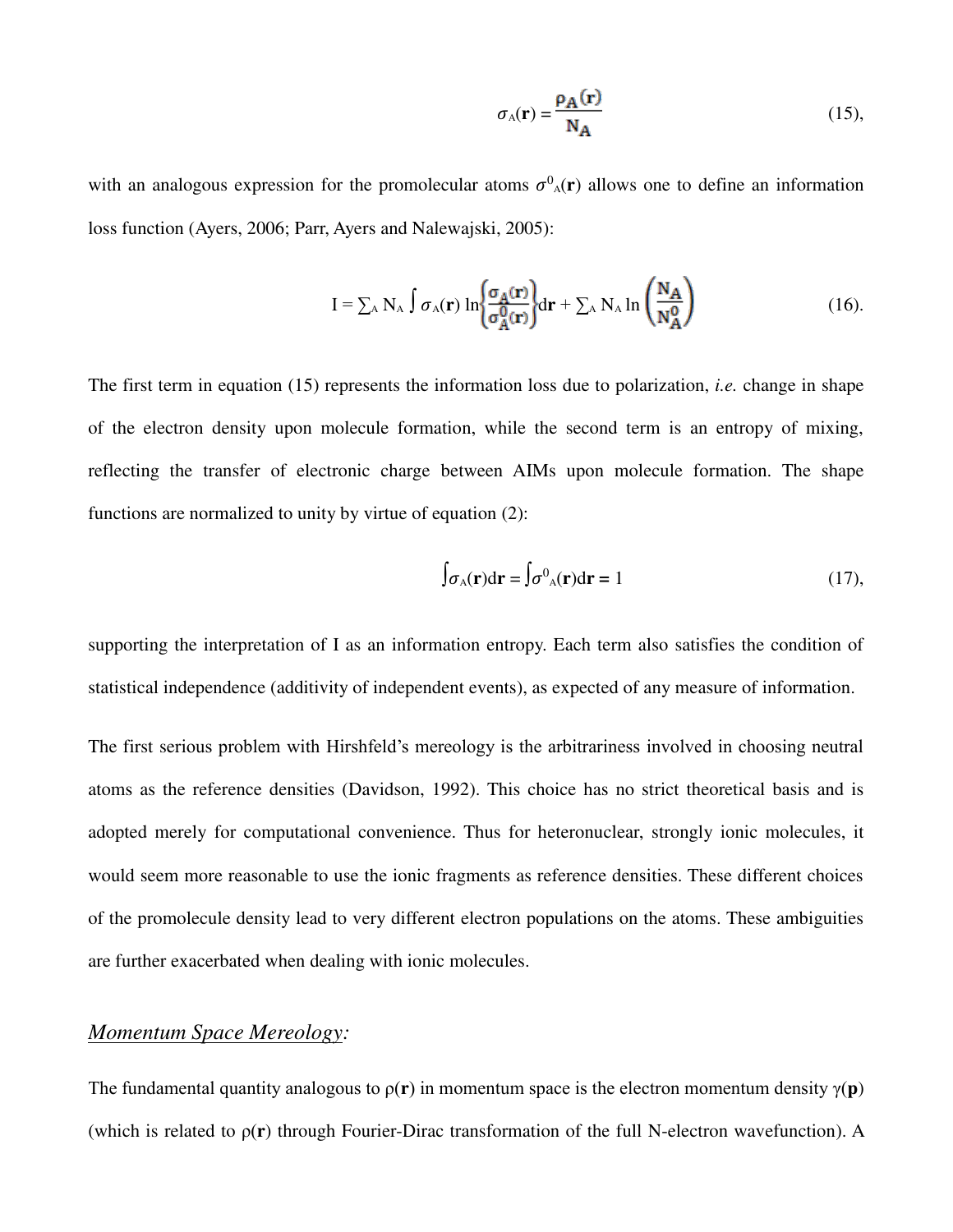momentum space formalism is useful in interpreting the results of electron momentum spectroscopy and Compton scattering experiments. However, atomic momentum densities are not spherically symmetric. Thus partitioning the momentum density of a molecule with respect to zero-flux surfaces of ∇γ(**p**) does not result in basins that can be identified with atoms. But a Hirshfeld-type partitioning of molecular momentum densities may be employed to define AIMs in momentum space (Balanarayan and Gadre, 2006):

$$
\gamma_{A}(\mathbf{p}) = \frac{\gamma_{A}^{0}(\mathbf{r})}{\sum_{A} \gamma_{A}^{0}(\mathbf{r})} \gamma(\mathbf{p})
$$
(18),

where  $\gamma_A(\mathbf{p})$  and  $\gamma_A(\mathbf{p})$  are the momentum densities of the AIM and the free atom A, respectively, centered at **p**=0. This scheme yields integrated atomic charges that agree well with atomic charges obtained from the corresponding Hirshfeld AIMs in coordinate space.

## *Conclusion:*

We have thus seen that modification of the basic laws of classical mereology lead to different conceptions of the atom in a molecule, and to the emergence of ontologically higher-level coherences associated with the science of chemistry. We have here discussed three different formulations of the concept of the atom in a molecule: two in position space and one in momentum space. The first scheme, championed by Richard Bader (Bader, 1990), partitions position space exhaustively into disjoint regions, using boundaries defined by the zero flux condition (9). This scheme is theoretically appealing as it results in atoms that satisfy the virial theorem of quantum mechanics, and can be justified by appealing to Schwinger's action principle. Bader's formulation is the one that provides a physical conception of the notion of a chemical bond between atoms. The second scheme, first proposed by Fred Hirshfed (Hirshfed, 1977) and justified on information theoretic grounds − namely the requirement that the loss of information be minimized upon formation of a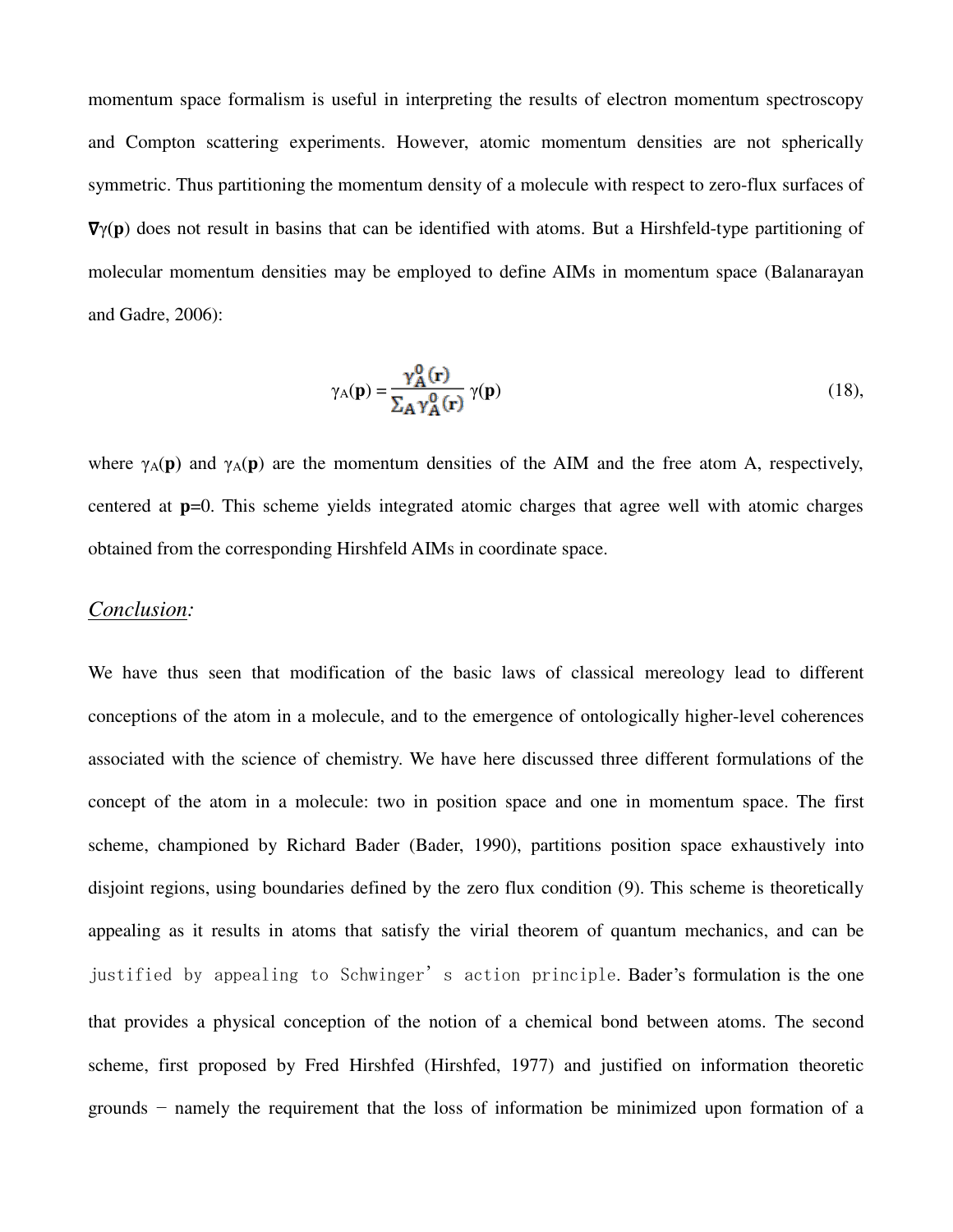molecule from neutral atoms (Nalewajski and Parr, 2000), results in spatially overlapping spherical atoms with fuzzy boundaries. The appeal of this scheme is that it allows for interpretation of chemical bonding in terms of the popular concept of overlap of electron density between atoms, but the partitioning is not unique unless performed self-consistently using an iterative scheme (Bultinck, *et al*, 2007) and there is the further arbitrariness involved in the choice of neutral atoms as the reference densities (Davidson, 1992). The third mereology discussed here is a fuzzy partitioning in the spirit of Hirshfeld's scheme, but performed now on the electron density in momentum space (Balanarayan and Gadre, 2006), where no zero flux condition similar to Bader's partitioning in position space holds. This momentum space partitioning has not found widespread utility as yet and has remained an interesting curiosity, but if the position space and momentum space pictures are to be regarded as complementary descriptions of the same ontological reality (as quantum mechanics asserts), there is no reason to not consider a momentum space mereology on the same footing as a position space mereology.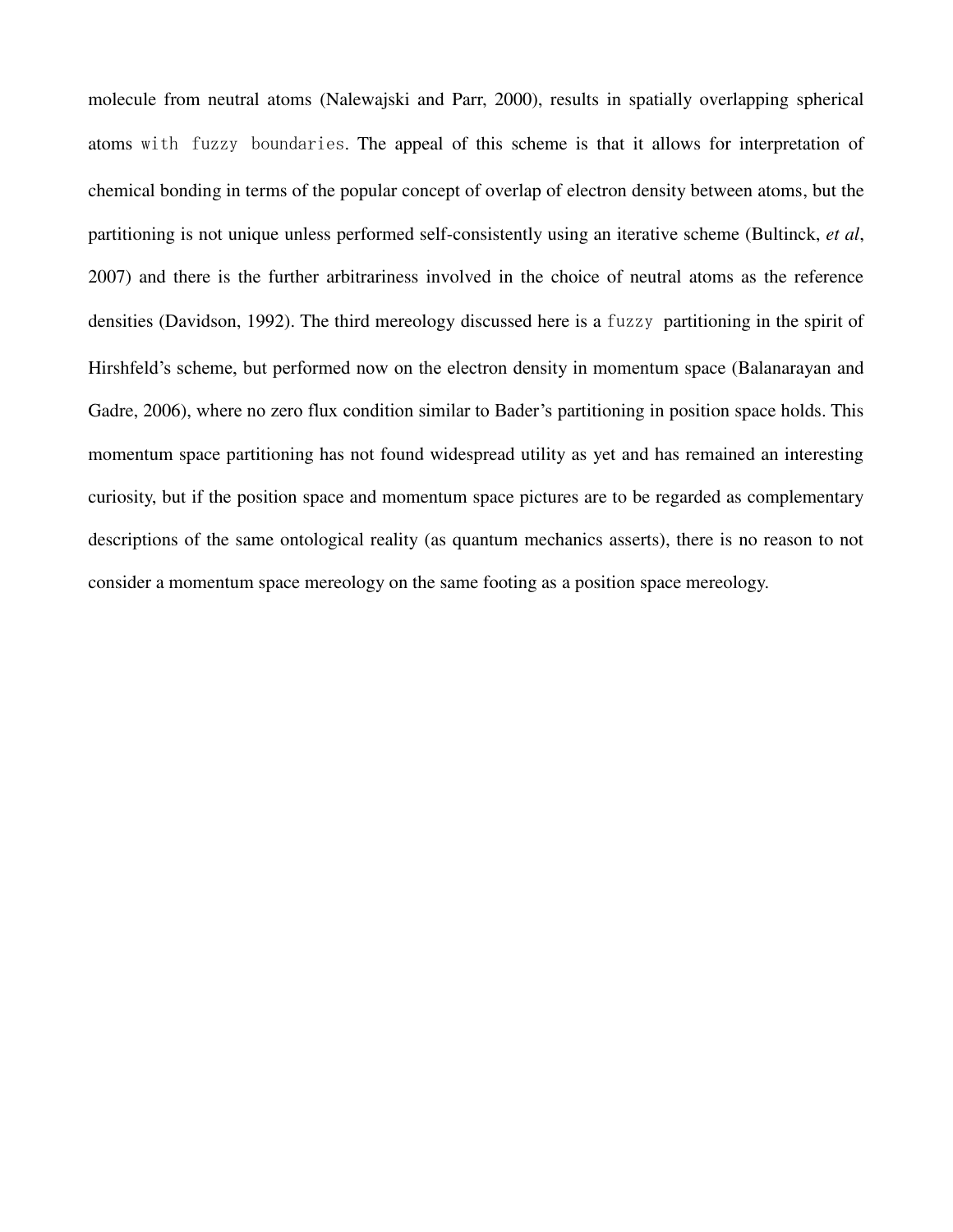## **References:**

Ayers, P. W.: Information Theory, the Shape Function, and the Hirshfeld Atom. *Theor. Chem. Acc.* **115**, 370-378 (2006)

Bader, R. F. W., Becker, P.: Transferability of atomic properties and the theorem of Hohenberg and Kohn. *Chem. Phys. Lett.* **148**(5), 452-8 (1988)

Bader, R. F. W.: Atoms in Molecules: A Quantum Theory. Oxford Press, Oxford (1990)

Bader, R. F. W.: Bond Paths Are Not Chemical Bonds. *J. Phys. Chem. A* **113**, 10391-10396 (2009)

Bader, R. F. W., Matta, C. F.: Atoms in molecules as non-overlapping, bounded, space-filling open quantum systems. *Found. Chem*. (2012) DOI: 10.1007/s10698-012-9153-1

Balanarayan, P., Gadre, S. R.: Atoms-in-molecules in momentum space: A Hirshfeld partitioning of electron momentum densities. *J. Chem. Phys*. **124**, 204113 (2006)

Bultinck, P., Ayers, P. W., Fias, S., Tiels, K., Van Alsenoy, C.: Uniqueness and Basis set Dependence of Iterative Hirshfeld Charges. *Chem. Phys. Lett.* **444**, 205-208 (2007)

Davidson, E. R., Chakravorty, S.: A test of the Hirshfeld definition of atomic charges and moments. *Theor. Chim. Acta* **83**, 319-330 (1992)

Earley, J. E.: Ontologically Significant Aggregation: Process Structural Realism (PSR). In: The Handbook of Whiteheadian Process Thought, Weber, M. (ed.) Ontos Verlag, Frankfurt, **2**, 179-191 (2008)

Earley, J. E.: Process Structural Realism, Instance Ontology and Societal Order. In: Whitehead's Process Philosophy: System and Adventure in Interdisciplinary Research. Discovering New Pathways. Riffert F., Sander, H.-J. (eds.) Alber, Berlin, 190-211 (2008)